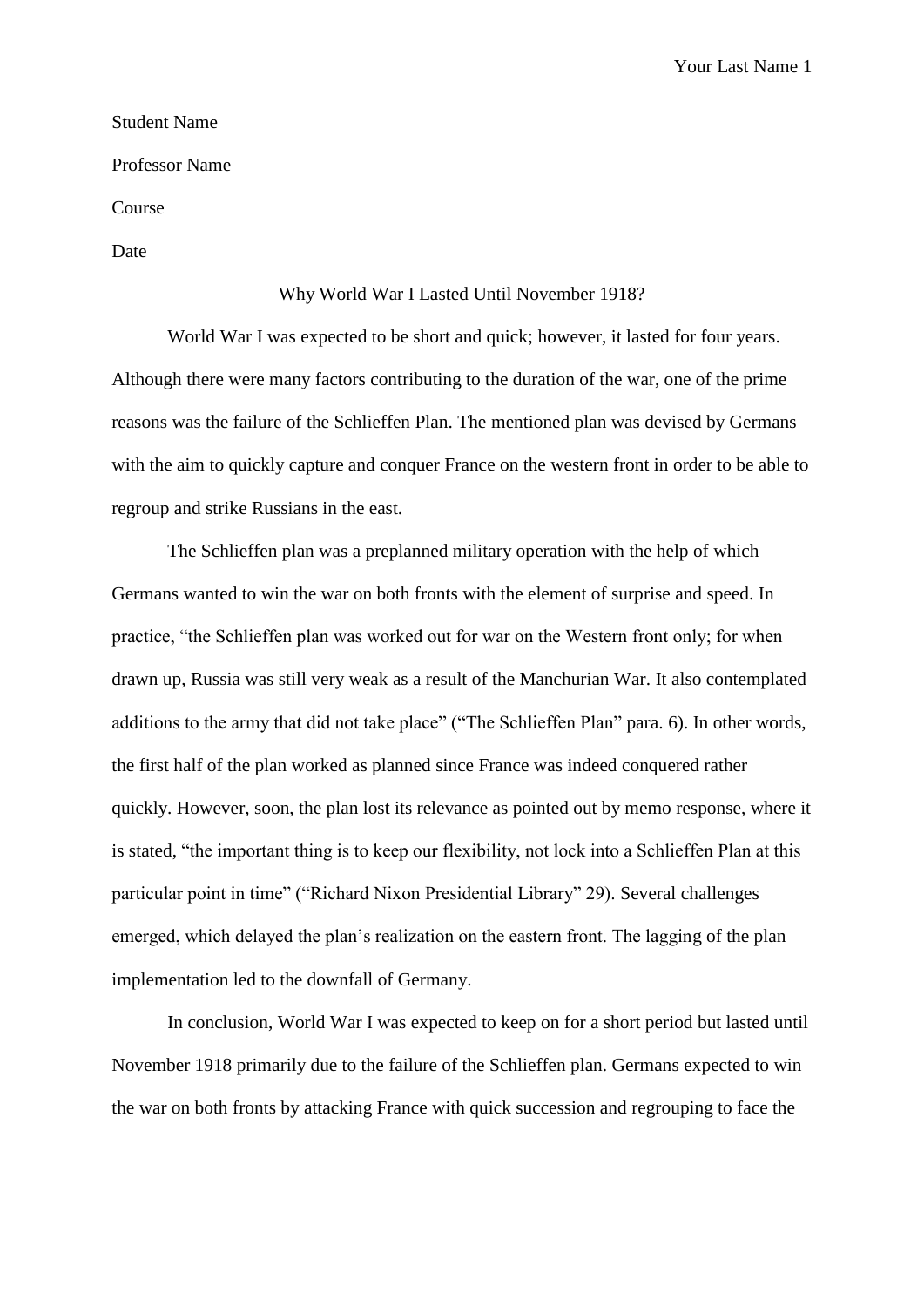Russians. However, only the first part of the plan worked as expected, whereas the emergence of a series of delays and challenges led to the failure of the prepared arrangement.